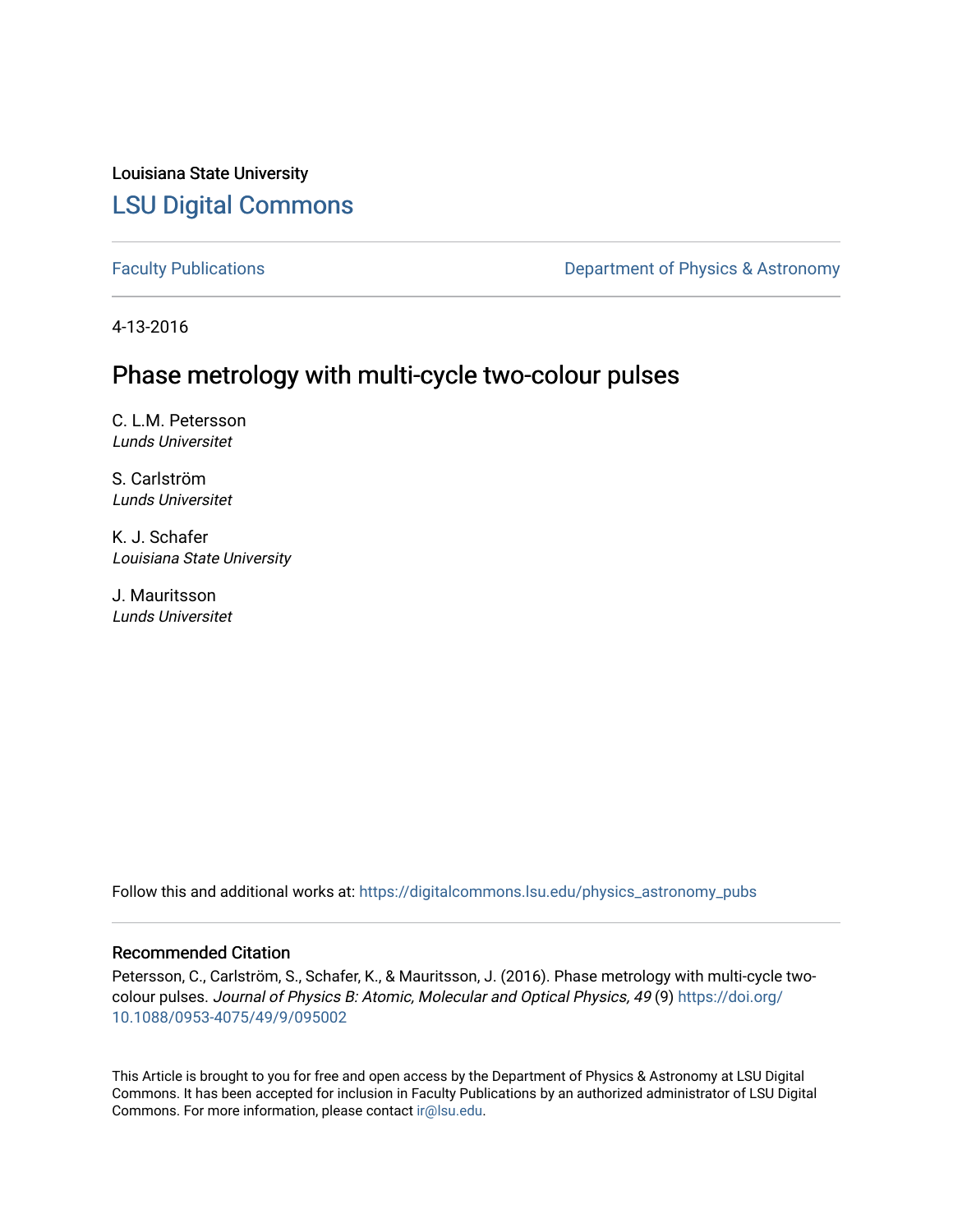## Phase metrology with multi-cycle two-colour pulses

 $C L M Petersson<sup>1,2</sup>, S Carlström<sup>1</sup>, K J Schafer<sup>3</sup> and$ J Mauritsson<sup>1</sup>

<sup>1</sup> Department of Physics, Lund University, P. O. Box 118, S-22100 Lund, Sweden  $^2$  Departamento de Química, Modulo 13, Universidad Autónoma de Madrid, 28049, Madrid, Spain

<sup>3</sup> Department of Physics and Astronomy, Louisiana State University, Baton Rouge, LA 70803

E-mail: leon.petersson@uam.es

Abstract. Strong-field phenomena driven by an intense infrared (IR) laser depend on during what part of the field cycle they are initiated. By changing the sub-cycle character of the laser electric field it is possible to control such phenomena. For long pulses, sub-cycle shaping of the field can be done by adding a relatively weak, second harmonic of the driving field to the pulse. Through constructive and destructive interference, the combination of strong and weak fields can be used to change the probability of a strong-field process being initiated at any given part of the cycle. In order to control sub-cycle phenomena with optimal accuracy, it is necessary to know the phase difference of the strong and the weak fields precisely. If the weaker field is an even harmonic of the driving field, electrons ionized by the field will be asymmetrically distributed between the positive and negative directions of the combined fields. Information about the asymmetry can yield information about the phase difference. A technique to measure asymmetry for few-cycle pulses, called Stereo-ATI (Above Threshold Ionization), has been developed by [Paulus G G, et al 2003 Phys. Rev. Lett. 91]. This paper outlines an extension of this method to measure the phase difference between a strong IR and its second harmonic.

PACS numbers: 32.80.Rm, 42.65.Ky Keywords: attosecond physics, above-threshold ionization, phase metrology

Submitted to: J. Phys. B: At. Mol. Opt. Phys.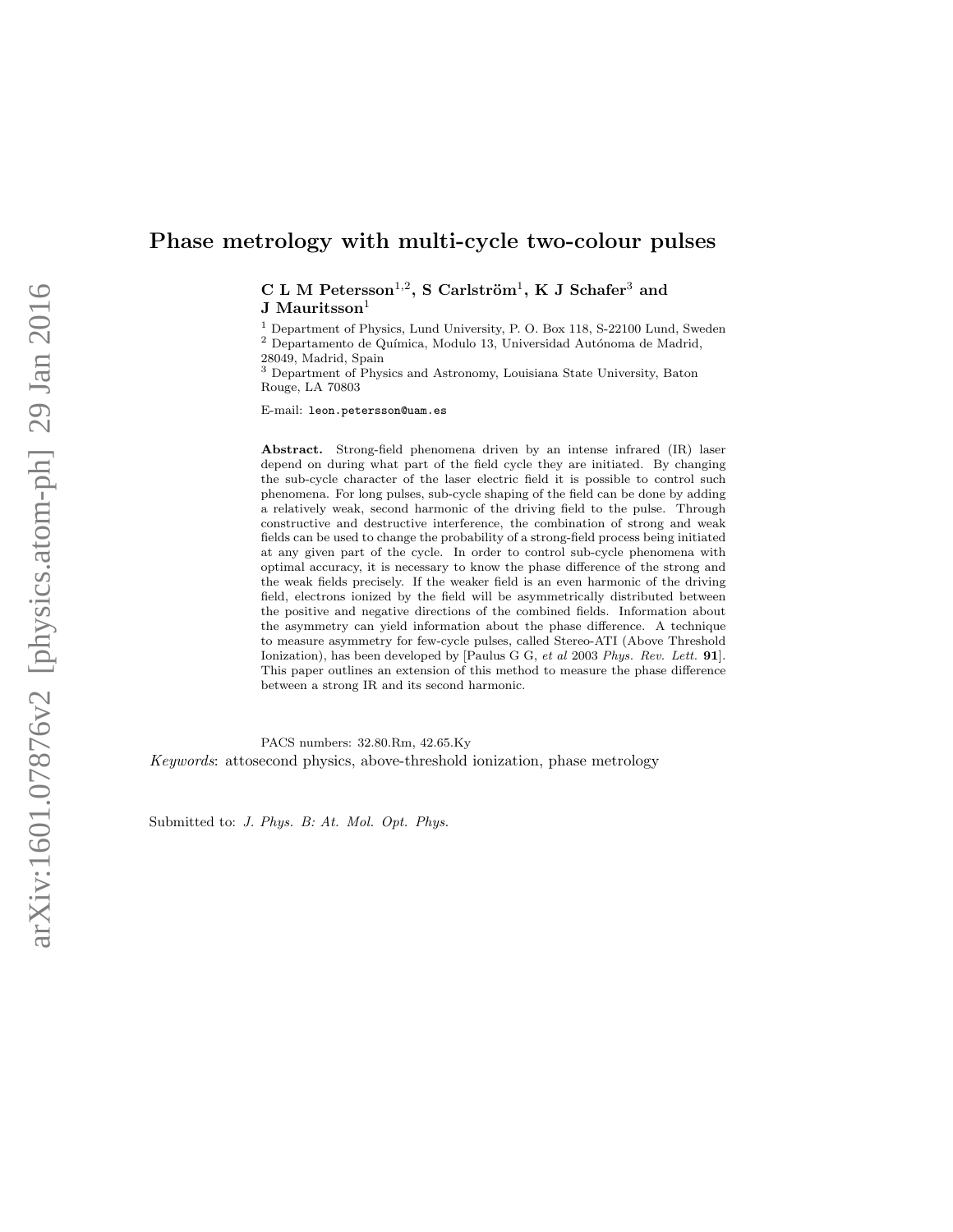#### 1. Introduction

Strong field processes such as high-order harmonic generation (HHG) and above threshold ionization (ATI) depend on the sub-cycle structure of the strong infrared (IR) field driving the process. By tailoring the sub-cycle structure of the field, one can control the processes. This can be done either by using very short laser pulses [\[1–](#page-10-0)[3\]](#page-10-1) or by mixing pulses with different colours [\[4–](#page-10-2)[6\]](#page-10-3). HHG with few-cycle laser pulses has enabled the generation of isolated attosecond pulses [\[7\]](#page-10-4) and in this case the process is controlled by changing the so-called carrier–envelope phase (CEP) [\[8](#page-10-5)[–12\]](#page-11-0):

$$
\boldsymbol{E}(t) = \boldsymbol{E}_0 f(t) \sin(\omega t + \phi_{\text{CEP}}),\tag{1}
$$

where  $f(t)$  describes the envelope of the pulse with respect to which  $\phi_{\text{CEP}}$  is measured.

The CEP relates the phase of the driving frequency to the envelope of the pulse and changing it may lead to the generation of one or two attosecond pulses if the duration is sufficiently short [\[13\]](#page-11-1). The rapid change of amplitude of a short pulse broadens the pulse frequency distribution and breaks the symmetrical distribution of electron paths between the positive and negative directions of the field [\[14,](#page-11-2) [15\]](#page-11-3). How this depends on the CEP is illustrated in figure [1.](#page-2-0)

<span id="page-2-0"></span>

Figure 1. An illustration of the classical paths of electrons ionized by a few-cycle pulse, for six different CEPs. The green paths lead the electrons back to the atom, opening for the possibility of rescattering, whereas the blue paths guarantee direct ionization. The CEP of the driving field, shown in red, is changed by increments of  $\frac{1}{3}\pi$  between each figure, giving phase difference of  $\pi$  between the two pictures in each column. Note the asymmetry between the rows.

For two-coloured, multi-cycle fields with commensurate frequencies, the total electric is given by

<span id="page-2-1"></span>
$$
E(t) = E_1 \sin(\omega t) + E_2 \sin(n\omega t + \phi), \qquad (2)
$$

where  $E_1, E_2$  are the amplitudes of the fundamental frequency and its nth harmonic (in this letter,  $n = 2$ ), respectively, and  $\phi$  is the relative phase between the two fields. The CEP is neglected in [\(2\)](#page-2-1), since it has a negligible effect on the symmetry for multi-cycle pulses. Changing the relative phase of the two-coloured field may for instance result in one or two pulses per cycle [\[16\]](#page-11-4) (see figure [2\)](#page-3-0). One would assume that maximizing the asymmetry would also maximize the harmonic yield, since the harmonic yield scales with the field maximum, which is maximized at biggest asymmetry. However, SFA calculations showed [\[16\]](#page-11-4) that there is a phase offset between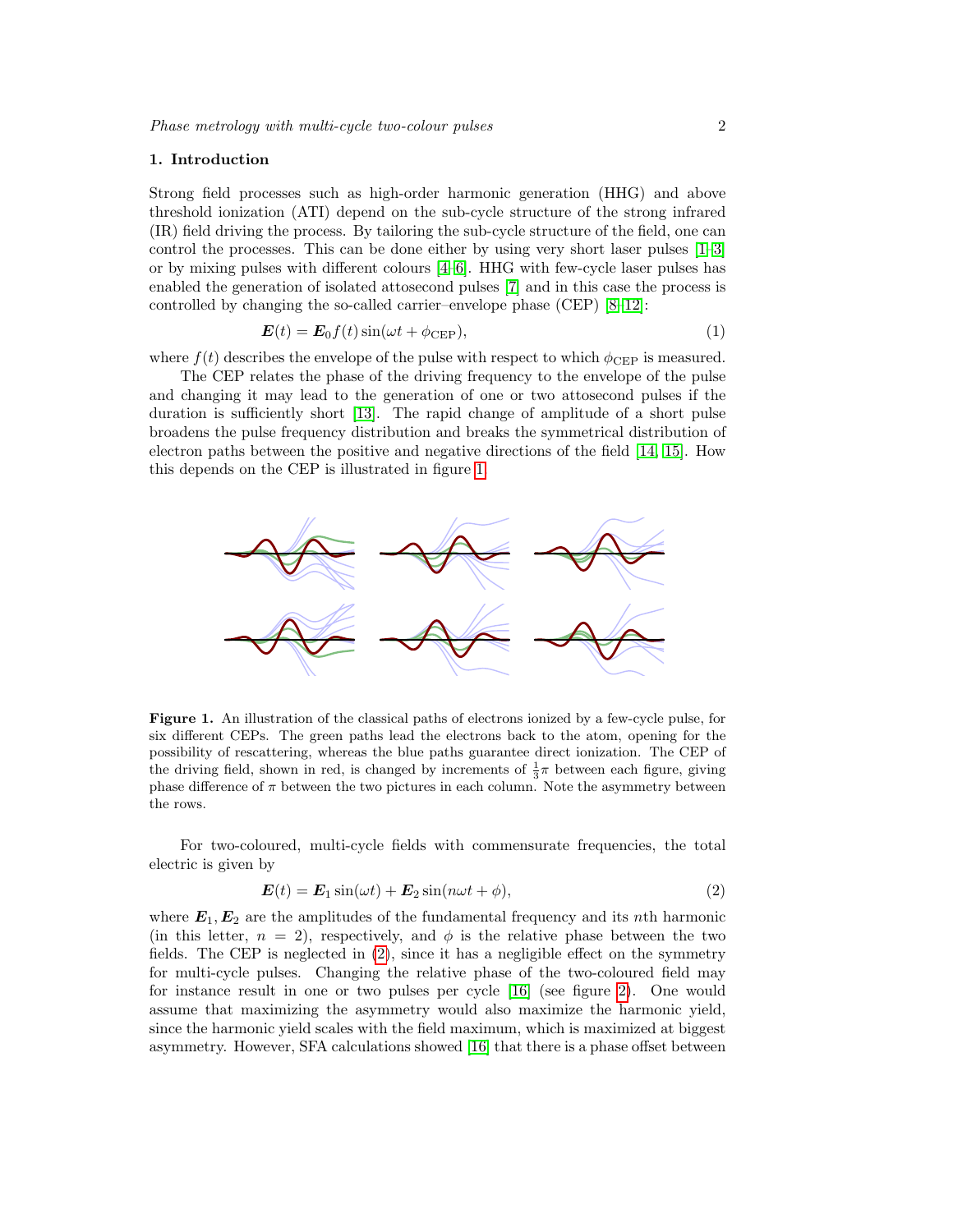<span id="page-3-0"></span>

Figure 2. A constant-amplitude field is shown together with its weaker, second harmonic for four different values of  $\phi$ . For each value of  $\phi$  the first and the second harmonics are shown, in red and blue respectively, to the left, and their sum in purple to the right. To the right an interval corresponding to that in the left figure is shown in a darker colour.

maximum asymmetry and maximum harmonic yield and the highest harmonic cutoff. To truly understand and measure the impact of the sub-cycle structure, and enable the comparison between theory and experiment, the relative phase has to be measured independently from the process being studied and it has to be measured "on target", where the harmonics are being generated.

For few-cycle pulses the phase is measured using a method known as Stereo-ATI [\[17,](#page-11-5) [18\]](#page-11-6). In Stereo-ATI the direction of the ionized electrons is measured and related to the CEP. In this letter we show that the Stereo-ATI technique can be used to measure the relative phase of a two-coloured field with commensurate frequencies and also the relative strength of the two fields, since varying  $\phi$  has an impact on the field structure very similar to that of the CEP on short pulses [\[4\]](#page-10-2).

#### 1.1. Multi-cycle pulses

For multi-cycle pulses, the asymmetry due to variations in amplitude is very small from half-cycle to half-cycle. By approximating the amplitude as constant, the path of a directly ionized electron, leaving the atom at time  $t_0$ , can be seen as depending on the instant of ionization. This also decides its final energy, which is the same as the energy of an electron leaving the atom one half-cycle later, but in the opposite direction so that they do not overlap. The classical paths of electrons ionized by a strong one-coloured field are shown in figure  $3(a)$ . In this figure, the blue lines correspond to directly ionized electrons, which may reach a maximum energy of  $2U_p$ , where  $U_p$  is the Ponderomotive energy given by

$$
U_{\mathbf{p}} = \frac{q^2 |\mathbf{E}|^2}{4m\omega^2},\tag{3}
$$

where q is the elementary charge,  $|E|$  the field amplitude, m the electron mass and  $\omega$  the field frequency. The green lines, instead, correspond to electrons that return to the ion core, where they may rescatter. The maximum energy attainable for the rescattered electrons is reached by elastic scattering when the velocity is completely reversed [\[19\]](#page-11-7). In this way, the electron may reach final electron energies up to  $10U<sub>D</sub>$ . Figure [3\(](#page-4-0)b) shows the energy of directly ionized electrons and the maximum classical energy of rescattered electrons as a function of ionization time.

The acceleration of the free electrons is proportional to the field strength, and when the second harmonic is much weaker than the driving field, the electron paths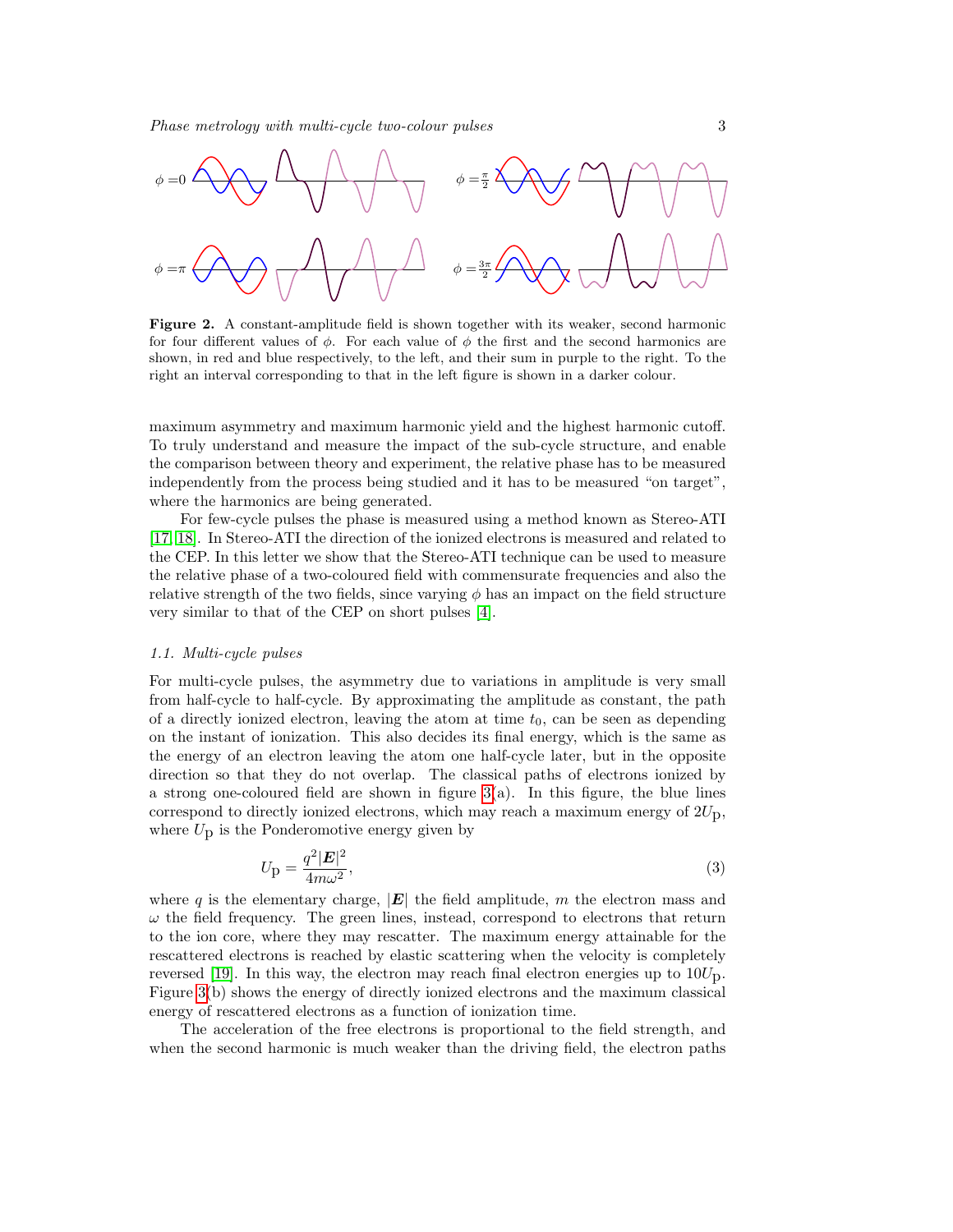<span id="page-4-0"></span>

Figure 3. In (a), the classical paths of electrons ionized during one cycle of a laser field, shown in red, is displayed. Analogously to figure [1,](#page-2-0) the green paths lead back to the core, giving a possibility of rescattering, whereas the blue ensure direct ionization. In (b), the energy  $E$  of the directly ionized electrons is shown in blue, and the maximum classical energy of the rescattered electrons is shown in green, both as a function of the ionization time,  $t_0$ , over one half cycle of the field. Classically, electrons can only gain energies of  $10U<sub>D</sub>$  if they are ionized at time  $\tau$ .

through the field are approximately the same as for the monochromatic case [\[20,](#page-11-8) [21\]](#page-11-9). The non-linear ionization probability, however, is significantly influenced by the second harmonic [\[6\]](#page-10-3). As the electron energy depends on the ionization time, the same principle that was used for short pulses can be utilized for the two-colour case [\[5,](#page-10-6) [22\]](#page-11-10). This paper outlines a method for measuring the phase difference between the first and second harmonic of a multi-cycle, two-coloured field, by studying the asymmetry of the ATI spectrum.

### 2. Numerical computations

The calculations were done using a newly developed version of the code described in [\[23\]](#page-11-11), designed to run on graphical processing units. It solves the time-dependent Schrödinger equation in the single active electron approximation and a combined basis consisting of a radial grid and spherical harmonics.

The pulses were modeled using trapezoidal pulse envelopes. This is advantageous as the asymmetry due to the frequency mixing is present during a majority of the simulated pulse. To study the asymmetry for different  $\phi$ , the CEP of the high-

<span id="page-4-1"></span>

Figure 4. An illustration of how the pulses are simulated. The trapezoidal envelopes for the high- and low-frequency pulses are shown in dark blue and red, respectively. The relative intensity is exaggerated for illustrative purposes. In light red, the low-frequency pulse is shown; in light blue, the high-frequency pulse is shown as a continuous line for  $\phi = 0$  and as a dashed line for  $\phi = \frac{\pi}{4}$ .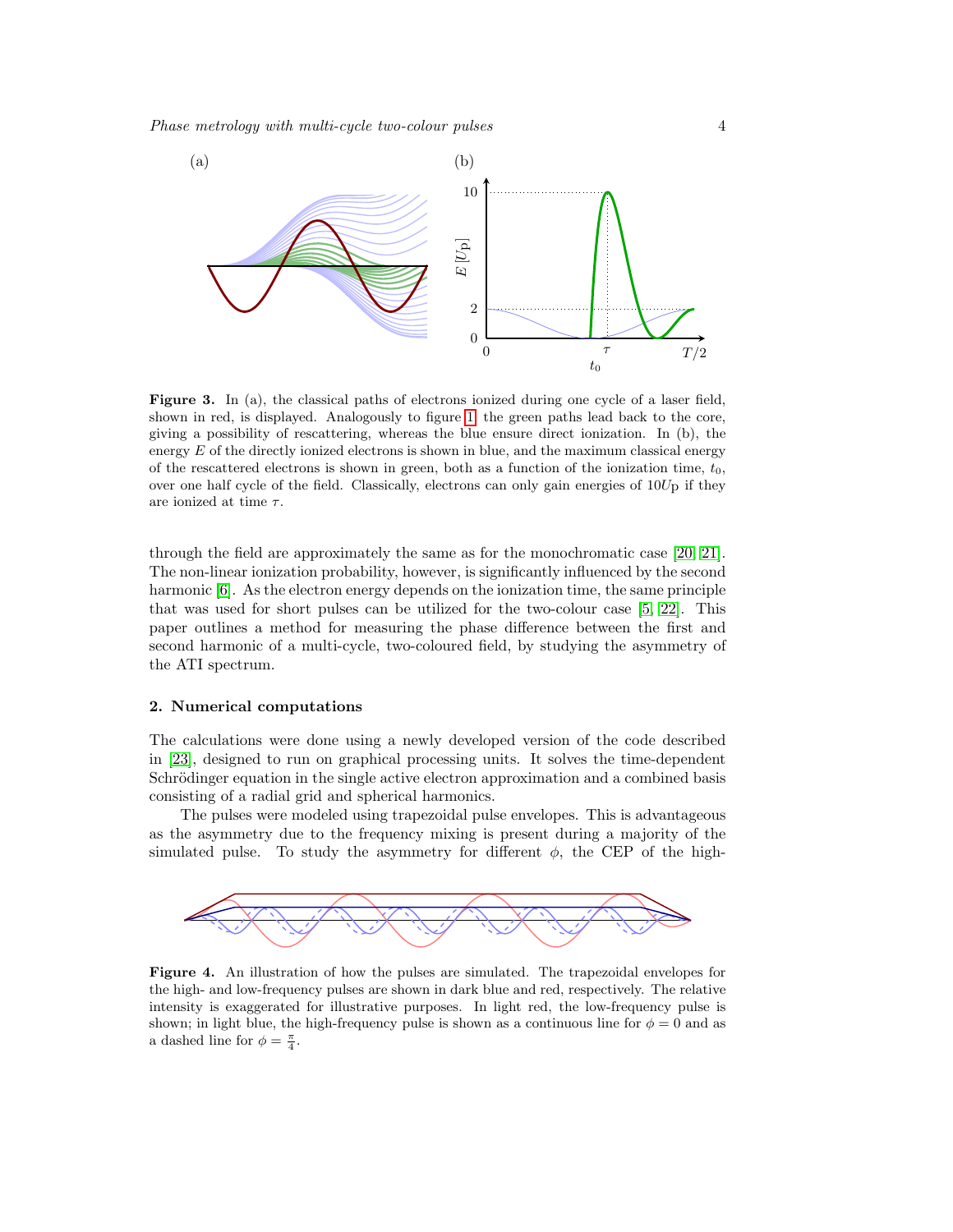frequency wave was varied between pulses. Due to the relatively low intensity of the high-frequency pulse, changes to the asymmetry due to boundary effects caused by changing CEP are relatively small. The simulated pulse is illustrated in figure [4.](#page-4-1)

#### 3. Theory

#### 3.1. Asymmetry as a basis for phase metrology

The force,  $\bm{F}$ , on an electron in a two-colour laser field can for non-relativistic velocities be approximated as

$$
\boldsymbol{F} = -q\boldsymbol{E}_{\omega}\left[\sin\left(\omega t\right) + \sqrt{I_{\text{rel}}}\sin\left(2\omega t + \phi\right)\right],\tag{4}
$$

where  $E_{\omega}$  is the envelope of the driving field,  $I_{rel}$  the relative intensity of the second harmonic, q the elementary charge,  $\omega$  the driving field frequency. The carrier waves are shown for four different values of  $\phi$  in figure [2.](#page-3-0)

In figure [5](#page-5-0) a schematic ATI spectrum is shown in red. In the monochromatic case, there would be an approximate symmetry between the directions of the field. The addition of the second harmonic, however, breaks that symmetry.

The energy of the electrons depend on when during the half-cycle of the field they are ionized, as shown in the right of figure [3.](#page-4-0) This means that the energy distribution of electrons in the positive direction of the field,  $P_+(E)$ , will be different from that in the negative direction of the field,  $P_-(E)$ .

If  $\sin(\omega t)$  and  $\sin(2\omega t + \phi)$  constructively interfere at  $t = t'$  they interfere destructively at  $t = t' + \pi$ . This is shown in figure [2.](#page-3-0) As a result, the parts of the sub-half cycle when the driving field is positive, for which there is constructive interference, are the same parts of the sub-half cycle when the driving field is negative, for which the interference is destructive, and vice versa. This will in turn mean that an overrepresentation, due to constructive interference, of electrons with energy  $E$  in one direction of the field will coincide with an underrepresentation, due to destructive interference, in the other.

In order to gain information about  $\phi$ , the asymmetry between  $P_+(E)$  and  $P_-(E)$ can be studied. Analogously with [\[18\]](#page-11-6) and [\[17\]](#page-11-5), the asymmetry of two energy ranges,  $\varepsilon_1$  and  $\varepsilon_{\rm h}$ , of the ATI spectrum will be studied in this paper. The subscripts l and h will below be used to differentiate between the low and the high energy range.

<span id="page-5-0"></span>

Figure 5. A simplified version of the general characteristics of an ATI spectrum is shown in red, and a division of  $[0, 10U_{\text{p}}]$  into ten sections, is shown in blue.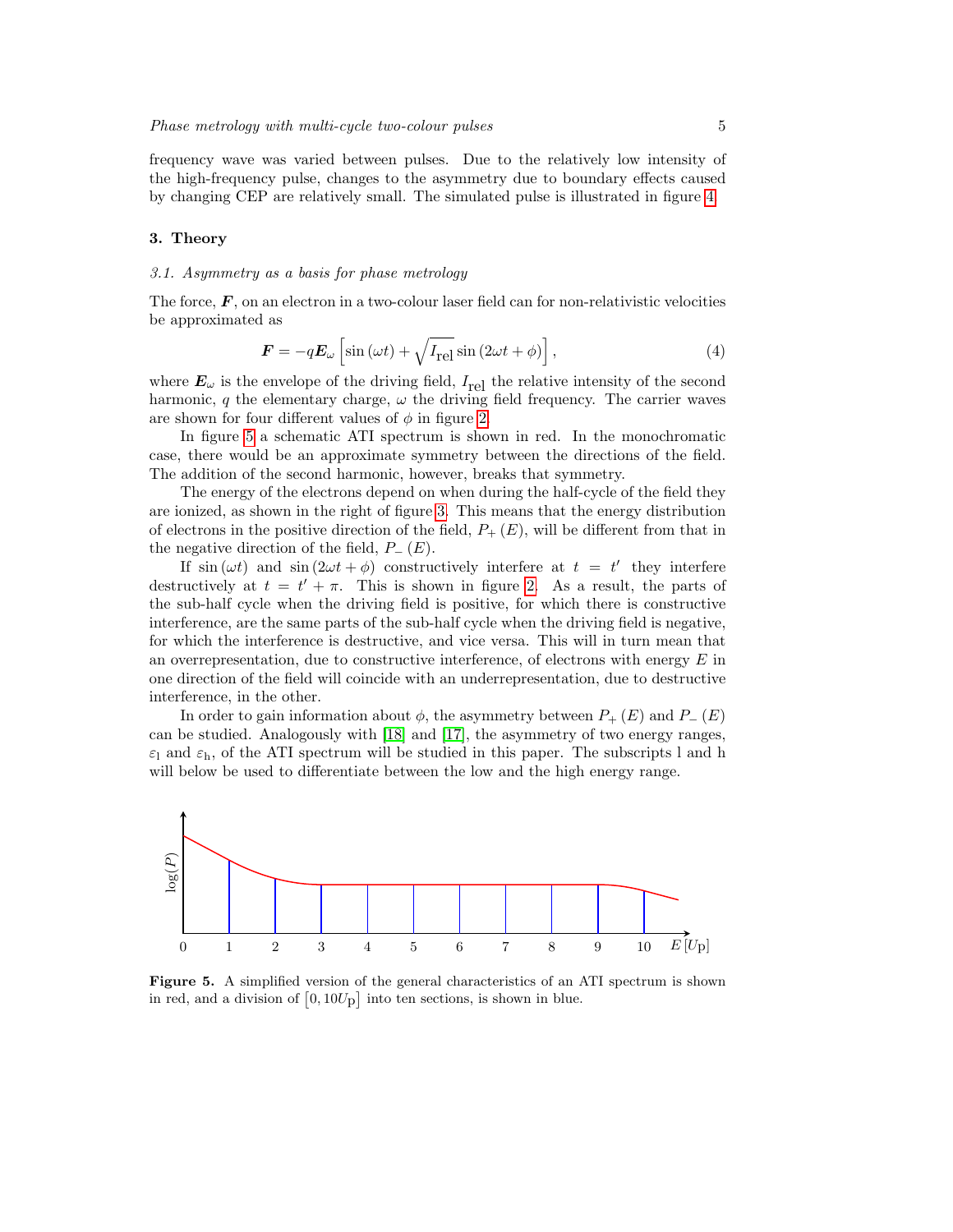To provide metrics for the respective asymmetries of  $\varepsilon_1$  and  $\varepsilon_h$ ,  $A_1 = A(\varepsilon_1)$  and  $A_{\rm h} = A\left(\varepsilon_{\rm h}\right)$  were used, where

$$
A\left(\varepsilon\right) = \frac{\int_{\varepsilon} \mathrm{d}E\left[P_{+}\left(E\right) - P_{-}\left(E\right)\right]}{\int_{\varepsilon} \mathrm{d}E\left[P_{+}\left(E\right) + P_{-}\left(E\right)\right]}
$$
\n(5)

is the asymmetry over an energy interval  $\varepsilon$  of the ATI spectrum.

For different values of  $\phi$ , a two-colour pulse can be represented in the  $A_1$ - $A_1$ plane. Figure [6\(](#page-6-0)a) illustrates this for a hypothetical wave and  $\phi \in \left\{0, \frac{\pi}{3}, \frac{2\pi}{3}\right\}$ . As can be seen in figure [2,](#page-3-0) changing the value of  $\phi$  by  $\pi$  completely inverts the asymmetry coming from the second harmonic. Because of this, figure  $6(a)$  can be extrapolated to give the values in figure [6\(](#page-6-0)b).

<span id="page-6-0"></span>

Figure 6. An illustration of the  $A_1$ – $A_h$  plane. In (a), the representation of a two-colour pulse has been given for  $\phi \in \left\{0, \frac{\pi}{2}, \frac{2\pi}{3}\right\}$ . In (b), an extrapolation of the values in (a) based on symmetry can be seen. In (c), the  $\phi$ -dependent angle  $\theta$  is shown.

Denote the angular coordinate in the  $A_1$ – $A_1$  plane  $\theta$ . As is shown in figure [6\(](#page-6-0)c), there exists for certain  $A_1$ – $A_h$  representations a bijective mapping between  $\phi$  and  $\theta$ . By choosing  $\varepsilon_1$  and  $\varepsilon_h$  that result in such a mapping, it is possible to gain a measure of  $φ$ .

It interesting to note that neither  $\phi \to A_1$  or  $\phi \to A_h$  are injective, which can easily be seen in figure  $6(c)$ . As injectivity is a requirement for inversion, it would not be possible to determine a non-ambiguous measure of  $\phi$  by observing the asymmetry of a single range of the ATI spectrum, which justifies the previous selection of two energy ranges.

#### 3.2. Measurement of the absolute phase difference

The second harmonic gives rise to constructive and destructive interference during predetermined parts of each cycle. During experiments it is important to be certain of which data point in the  $A_1$ – $A_h$  plane corresponds to which  $\phi$ . However, even if the values of  $\theta$  in the mapping

$$
\theta(\phi) \in \left\{\theta(\phi_0), \theta\left(\phi_0 + \frac{2\pi}{N}\right), \cdots, \theta\left(\phi_0 - (N-1)\frac{2\pi}{N}\right)\right\}
$$
(6)

have been ascertained for given  $\varepsilon_1$  and  $\varepsilon_h$  by changing  $\phi$  in increments of  $\frac{2\pi}{N}$ , it can be risky to speculate on the value of  $\phi_0$ .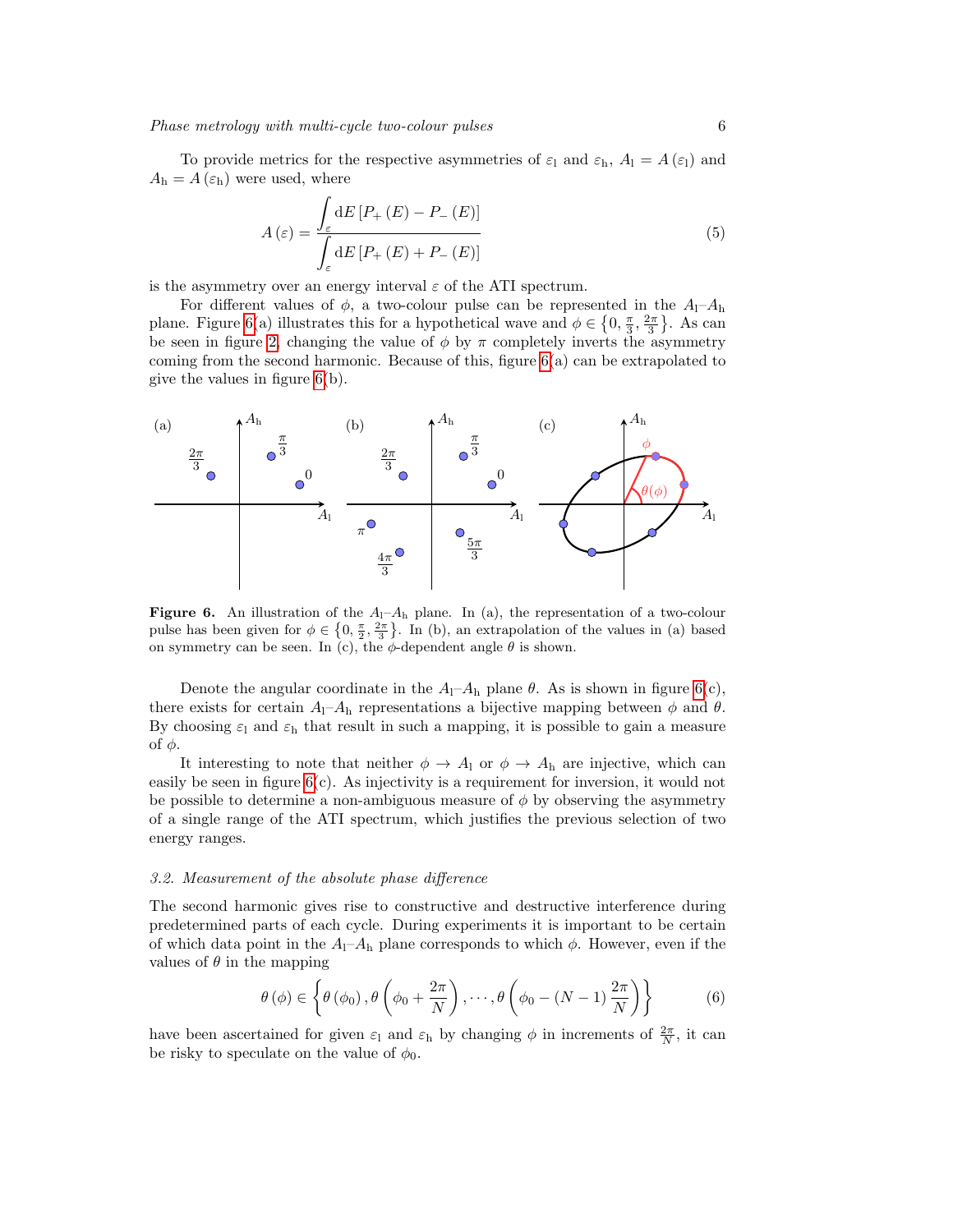One solution to this problem is found in the right hand side of figure [3,](#page-4-0) which shows that there is only one ionization time per half-cycle, here called  $\tau$ , for which electrons can classically obtain energies as high as  $10U<sub>p</sub>$ . Due to quantum mechanical effects, it is possible for electrons with other ionization times to obtain equally high energies, but the probability of doing so is small for ionization times which notably differ from  $\tau$ . Because of this, the highest asymmetry near  $10U_{\rm p}$  is observed when the peak of the second harmonic occur at  $\tau$ . In other words, for some small  $\delta$ ,  $A\left(\left[10U_{\rm p}-\delta,10U_{\rm p}+\delta\right]\right)$  will be maximized and positive when the peak of the second harmonic in the positive field direction occurs at  $\tau$ . The peak of the second harmonic occurring at  $\tau + \pi$ , on the other hand, maximizes  $-A\left(\left[10U_{\mathbf{p}} - \delta, 10U_{\mathbf{p}} + \delta\right]\right)$ .

### 3.3. Selection of  $\varepsilon_1$  and  $\varepsilon_{\rm h}$

Because the asymmetries of  $\varepsilon_1$  and  $\varepsilon_h$  are measured to determine  $\phi$ , it is important how the ATI spectrum is divided — the effect of the second harmonic on  $P_+(E)$  and P<sub>−</sub>(E) is not equal for all E. To make the selection of  $\varepsilon_1$  and  $\varepsilon_1$ , [0, 10U<sub>p</sub>] was sectioned into 10 equally spaced sections, as illustrated in figure [5.](#page-5-0) The energy was cut at  $10U_p$ , because it is the highest energy the electrons can classically obtain [\[19\]](#page-11-7), as illustrated in figure [3\(](#page-4-0)b).

For every pulse, both  $\varepsilon_1$  and  $\varepsilon_b$  were generated from one or multiple neighbouring sections. The sections were chosen so that

$$
\forall E_1 \in \varepsilon_1, E_h \in \varepsilon_h : E_1 \le E_h. \tag{7}
$$

A total of 495  $A_1$ – $A_1$  representations of the energy spectrum were generated, out of which the most useful ones were manually selected. For more information on how the energy spectrum was divided, see [\[24\]](#page-11-12).

#### 4. Results

In figure [7](#page-7-0)  $P_+$  and  $P_-$  for a two-colour pulse are shown. There is an asymmetry between the directions of the field, which can be seen by observing the peaks of the

<span id="page-7-0"></span>

**Figure 7.** The ATI spectra in the positive and negative directions of a two-colour field,  $P_+$ and P−, shown In blue and green respectively. The peaks of the spectra are outlined in darker colours. The relative intensity of the pulse used to generate the spectrum was  $I_{rel} = 0.15$ and the phase difference was  $\phi = \frac{\pi}{4}$ .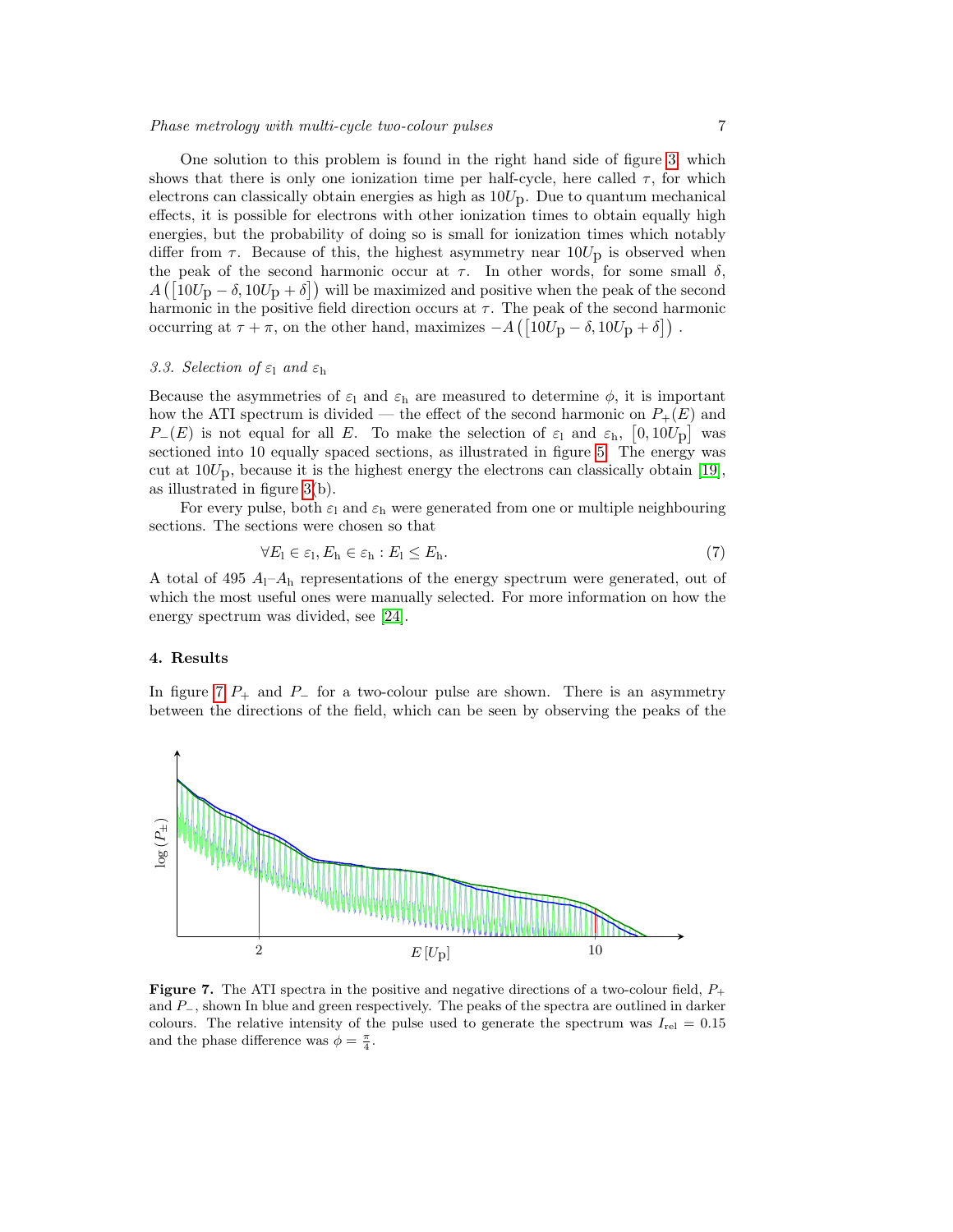spectra. For almost high energies,  $P_+$  is dominant, whereas  $P_-\$  dominates for low energies. The asymmetry of electrons with an energy of  $10U<sub>p</sub>$  is largest when the peak of the second harmonic occurs slightly after  $\tau$ .

Figure [8\(](#page-8-0)a) shows the  $A_1$ – $A_h$  representation of a two-colour pulse. In figure 8(b), the  $\theta-\phi$  mapping can be seen, where  $\theta$  is defined as in figure [6\(](#page-6-0)c). For the pulse and energy ranges selected in figure [8,](#page-8-0)

$$
\left. \frac{\mathrm{d}\phi}{\mathrm{d}\theta} \right|_{\theta \in \{0,\pi\}} \ll \left. \frac{\mathrm{d}\phi}{\mathrm{d}\theta} \right|_{\theta \in \{\frac{\pi}{2}, \frac{3\pi}{2}\}}.\tag{8}
$$

A problem which might arise due to careless selection of the energy ranges is that  $\theta(\phi)$  stops being bijective. This can be seen in figure [9\(](#page-9-0)c), where neither  $\phi(0)$ nor  $\phi(\pi)$  are unique. This can always be circumvented by proper selection of energy ranges.

As illustrated in figure [9,](#page-9-0) where  $I_{rel}$  is increased exponentially between figures  $(a)$ –(c), the asymmetry increases with  $I_{rel}$ . This is to be expected, as the addition of the second harmonic is the cause of the asymmetry, and the radius of the  $A_1$ – $A_1$ representation can be used to give information about the relative intensity. Note that the  $A_1$ – $A_h$  representation can change shape as the relative intensity increases. In figure [9\(](#page-9-0)c), the  $\theta$ ( $\phi$ ) has lost the bijectivity it had for the cases shown in figures [9\(](#page-9-0)a)–(b).

The asymmetry caused by the second harmonic in the two-colour case can be compared to that caused by rapid change of amplitude during few-cycle pulses changing the CEP affects the asymmetry of the short pulse just as changing  $\phi$  affects the asymmetry of the two-colour field. The similarities of two-colour fields to short pulses can be seen in figure [10,](#page-9-1) where the  $A_1$ – $A_h$  representation of two short pulses is shown. The pulse shown in figure  $10(a)$  is of half the duration of the one in figure [10\(](#page-9-1)b). It also has significantly higher asymmetry. For short pulses the rapid amplitude change is the cause of the asymmetry. As the amplitude gradient is greater for short

<span id="page-8-0"></span>

**Figure 8.** The  $A_1 - A_h$  representation of a two-colour pulse is shown in (a). In (b), the corresponding  $\theta-\phi$  mapping is shown. The relative intensity was  $I_{\text{rel}} = 0.01$ , and the energy ranges,  $\varepsilon_1 = [0U_{\text{p}}, U_{\text{p}}]$  and  $\varepsilon_{\text{h}} = [7U_{\text{p}}, 8U_{\text{p}}]$ , are shown in (c).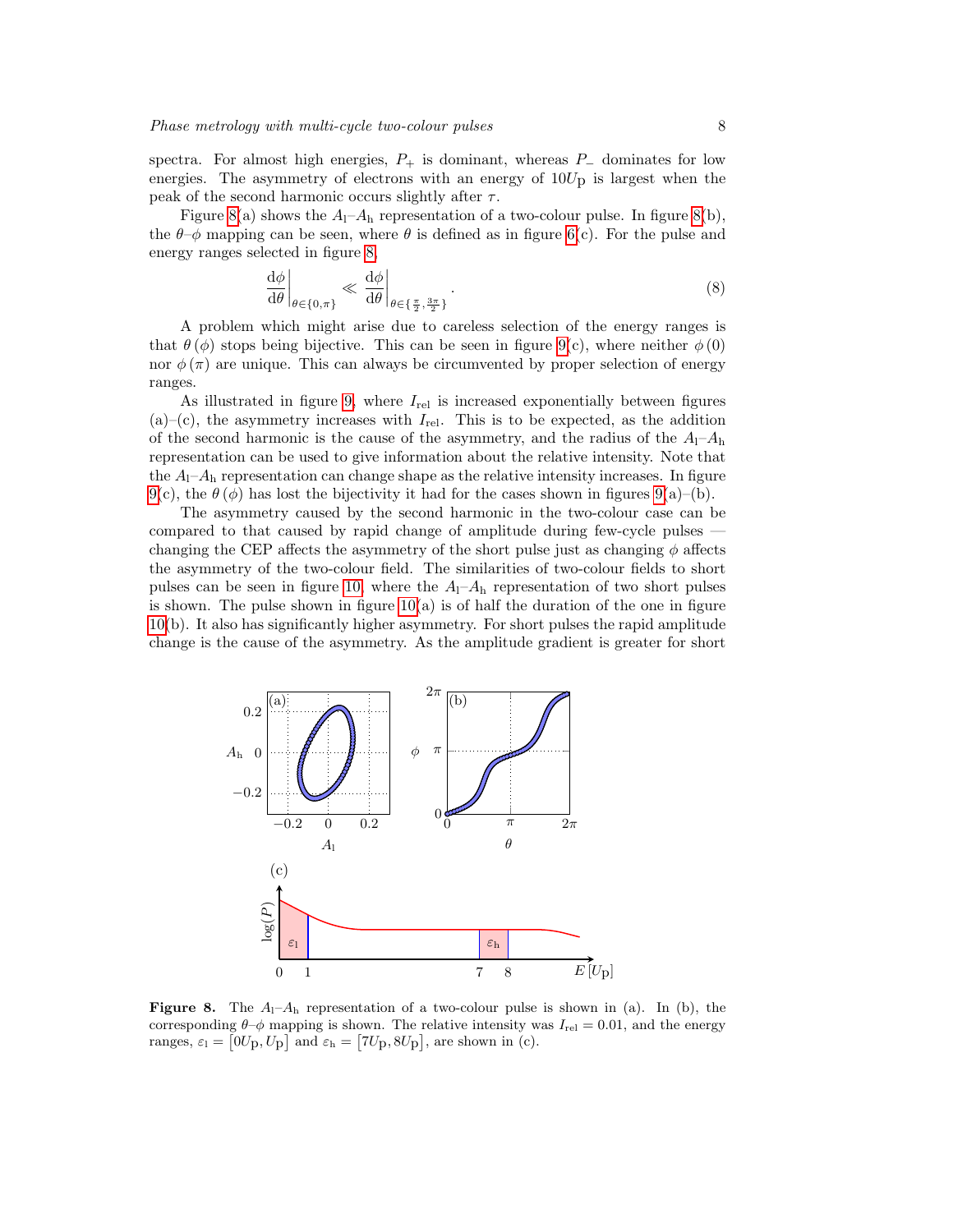<span id="page-9-0"></span>

**Figure 9.** The  $A_1$ – $A_1$  representations of three two-colour pulses. Between each figure,  $I_{rel} \in \{0.001, 0.0125, 0.15\}$  is increased by a factor  $\approx 12.5$ . In all three figures the energy ranges were  $\varepsilon_1 = [2U_{\text{p}}, 3U_{\text{p}}]$  and  $\varepsilon_{\text{h}} = [6U_{\text{p}}, 7U_{\text{p}}]$ , as illustrated below figures (a)–(c).

<span id="page-9-1"></span>pulses, the asymmetry is as well.



**Figure 10.** The  $A_1$ – $A_1$  representations of two short pulses, created by changing the CEP by incements. The pulse used to generate (a) has a Full Width at Half Maximum (FWHM) of 2 field cycles, whereas the one used to generate (b) has a FWHM of 4 field cycles. The different datapoints displayed in figures (a) and (b) were generated by changing the CEP incrementally. The bottom picture shows the studied energy ranges,  $\varepsilon_1 = [3U_{\text{p}}, 5U_{\text{p}}]$  and  $\varepsilon_{\rm l} = \bigl[ 6 U_{\rm p}, 7 U_{\rm p} \bigr] .$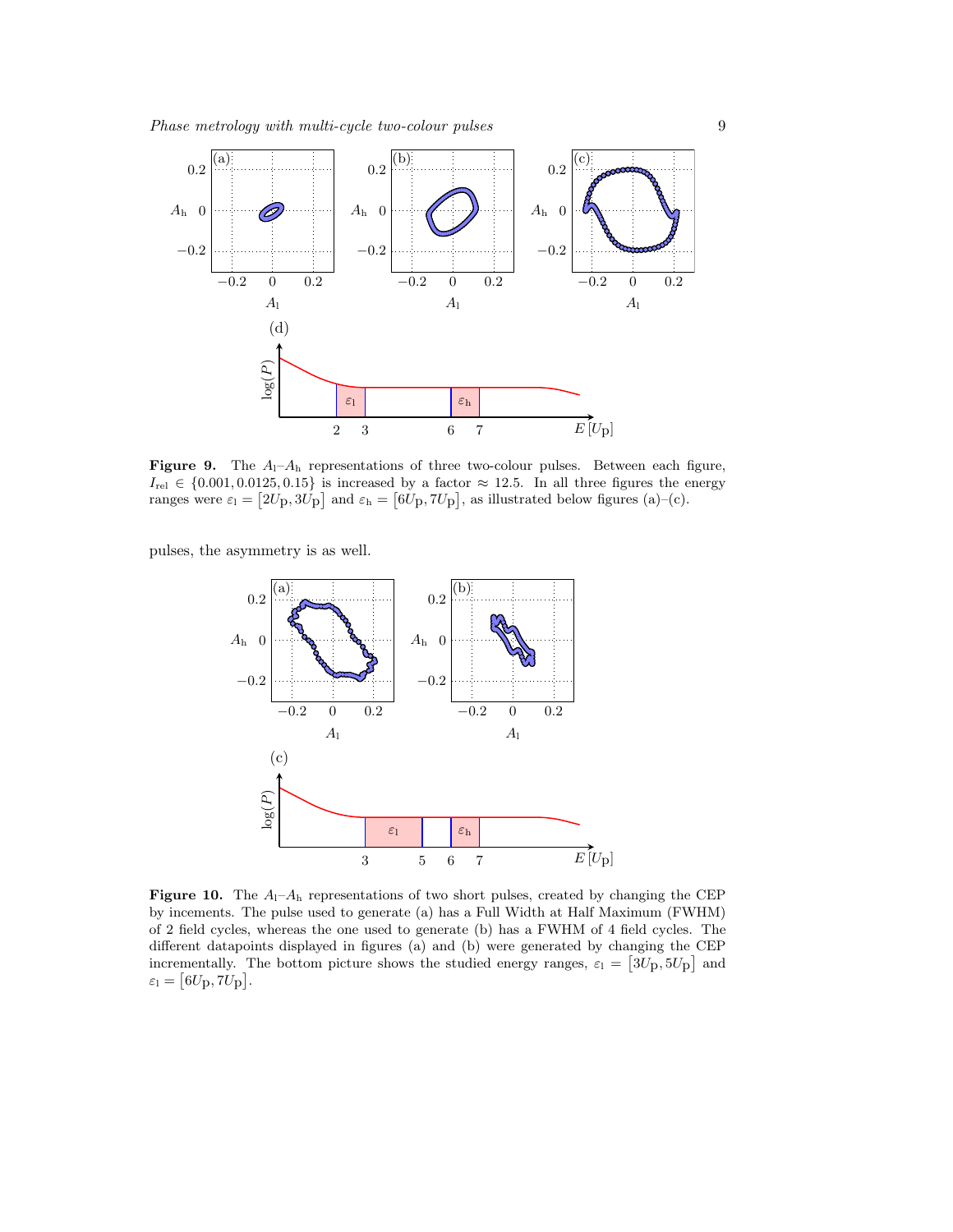#### 5. Conclusions

By adding the second harmonic to a strong field, it is possible to control the effects it has on matter. To control the effects to an as accurate degree as possible, it is important to know the phase difference,  $\phi$ , between the two harmonics with good precision. We have shown that it is possible to measure  $\phi$  by using Stereo-ATI. The process consists of selecting two ranges of the ATI spectrum and mapping their respective asymmetry to different relative phases. As the asymmetry is caused by the second harmonic, it is also possible to determine the relative intensity of the pulses by measuring the magnitude of the asymmetry.

The second harmonic of a two-colour field can be compared to the rapid change of amplitude of a short pulse. In both cases, the asymmetry of each cycle results in an asymmetrical distribution of ionized electrons. The effect is strengthened by increasing the intensity of the second harmonic and decreasing the pulse width respectively. The asymmetry of the electron distribution can be used to measure  $\phi$  and the CEP respectively.

#### Acknowledgments

The calculations were performed on resources provided by the Swedish National Infrastructure for Computing (SNIC) at Lunarc, Lund University, in project no. SNIC 2014/1-276. This work as supported in part by funding from the NSF under grant PHY-1307083.

#### References

- <span id="page-10-0"></span>[1] Perry M D and Crane J K 1993 Phys. Rev. A 48 R4051–R4054 URL [http:](http://dx.doi.org/10.1103/PhysRevA.48.R4051) [//dx.doi.org/10.1103/PhysRevA.48.R4051](http://dx.doi.org/10.1103/PhysRevA.48.R4051)
- [2] Eichmann H, Egbert A, Nolte S, Momma C, Wellegehausen B, Becker W, Long S and McIver J K 1995 Phys. Rev. A 51 R3414–R3417 URL [http://dx.doi.org/](http://dx.doi.org/10.1103/PhysRevA.51.R3414) [10.1103/PhysRevA.51.R3414](http://dx.doi.org/10.1103/PhysRevA.51.R3414)
- <span id="page-10-1"></span>[3] Dudovich N, Smirnova O, Levesque J, Mairesse Y, Ivanov M Y, Villeneuve D M and Corkum P B 2006 Nat Phys 2 781–786 URL [http://dx.doi.org/10.1038/](http://dx.doi.org/10.1038/nphys434) [nphys434](http://dx.doi.org/10.1038/nphys434)
- <span id="page-10-2"></span>[4] Mauritsson J, Dahlström J M, Mansten E and Fordell T 2009 Journal of Physics B: Atomic, Molecular and Optical Physics 42 134003 ISSN 1361–6455 URL <http://dx.doi.org/10.1088/0953-4075/42/13/134003>
- <span id="page-10-6"></span>[5] Nguyen H S, Bandrauk A D and Ullrich C A 2004 Phys. Rev. A 69 ISSN 1094- 1622 URL <http://dx.doi.org/10.1103/PhysRevA.69.063415>
- <span id="page-10-3"></span>[6] Brizuela F, Heyl C M, Rudawski P, Kroon D, Rading L, Dahlström J M, Mauritsson J, Johnsson P, Arnold C L and L'Huillier A 2013 Sci. Rep. 3 ISSN 2045-2322 URL <http://dx.doi.org/10.1038/srep01410>
- <span id="page-10-4"></span>[7] Hentschel M, Kienberger R, Spielmann C, Reider G A, Milosevic N, Brabec T, Corkum P, Heinzmann U, Drescher M and Krausz F 2001 Nature 414 509–513 URL <http://dx.doi.org/10.1038/35107000>
- <span id="page-10-5"></span>[8] Reichert J, Holzwarth R, Udem T and Hänsch T 1999 Optics Communications 172 59–68 URL [http://dx.doi.org/10.1016/S0030-4018\(99\)00491-5](http://dx.doi.org/10.1016/S0030-4018(99)00491-5)